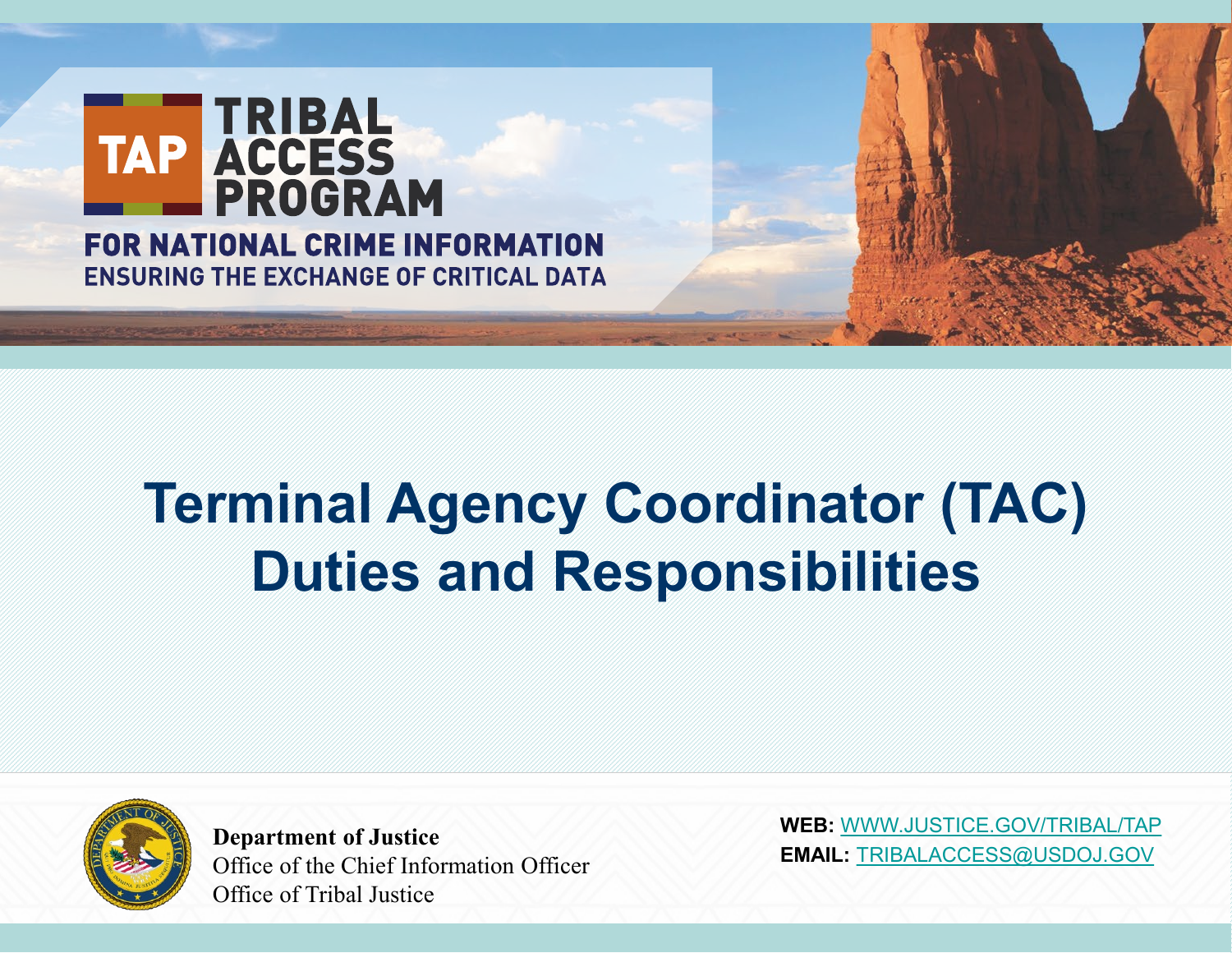



- Understand TAC roles and responsibilities pre- and postdeployment
- Understand CJIS Security Policy requirements related to the TAC's role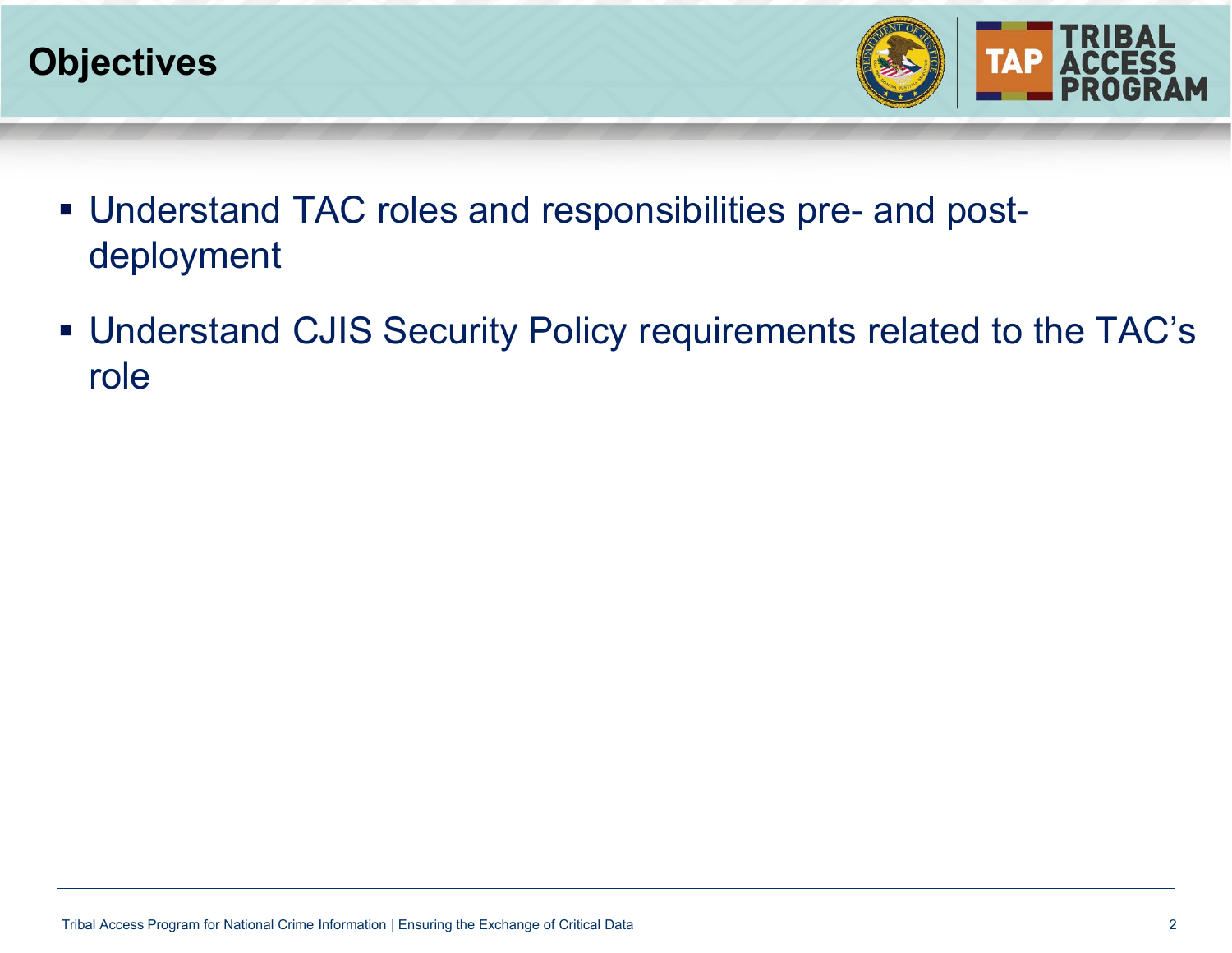#### **What is a Terminal Agency Coordinator (TAC)?**

- Terminal Agency Coordinator (TAC) is a role required by the FBI Criminal Justice Information Services (CJIS) Security Policy
	- Must be one for each agency that has access to CJIS systems
	- Serves as the Tribal agency point-of-contact on matters relating to access to FBI CJIS systems
- Responsible for ensuring agency compliance with policies and procedures of:
	- **FBI CJIS Security Policy**
	- CJIS system-specific policy manuals
- Can delegate specific responsibilities

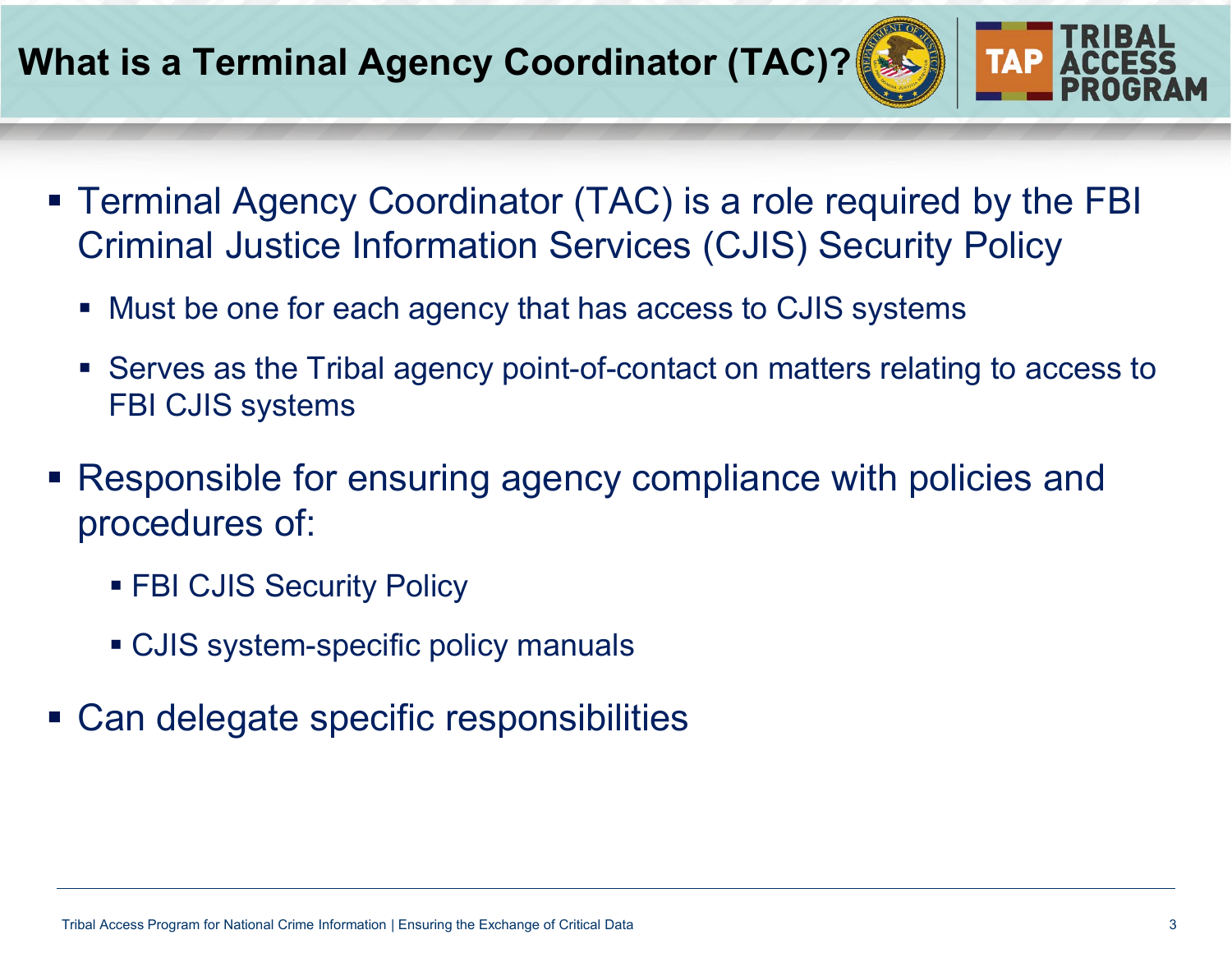

- TACs are permitted to delegate certain responsibilities, which include:
	- **-** Local Agency Security Officer (LASO)
	- N-DEX Agency Coordinator (NAC)
- TAC maintains accountability for delegated responsibilities
- Must maintain a current list of personnel with scope and dates of delegated responsibilities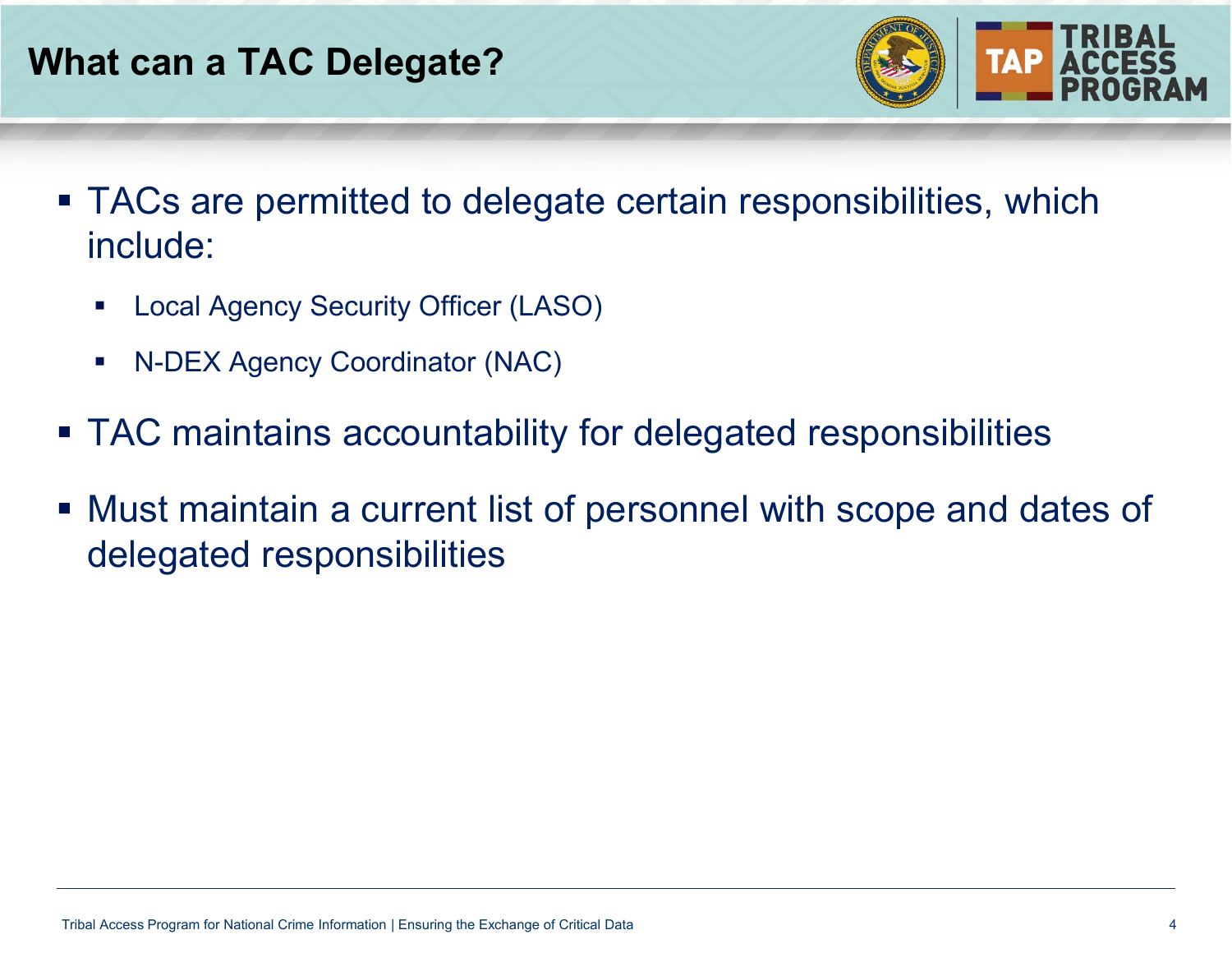

- **Prepare ORI request for agency**
- Ensure agency users meet minimum screening requirements
	- Complete Agency User Spreadsheet with all agency employees (who have unescorted access to CJI) and indicate which users will be taking fingerprints and which will be NCIC users
- Ensure applicable agency users apply for a LEEP account or N-DEx accounts
- Submit JCIS documentation
- Ensure agency understands and adheres to proper use of handling Criminal Justice Information (CJI)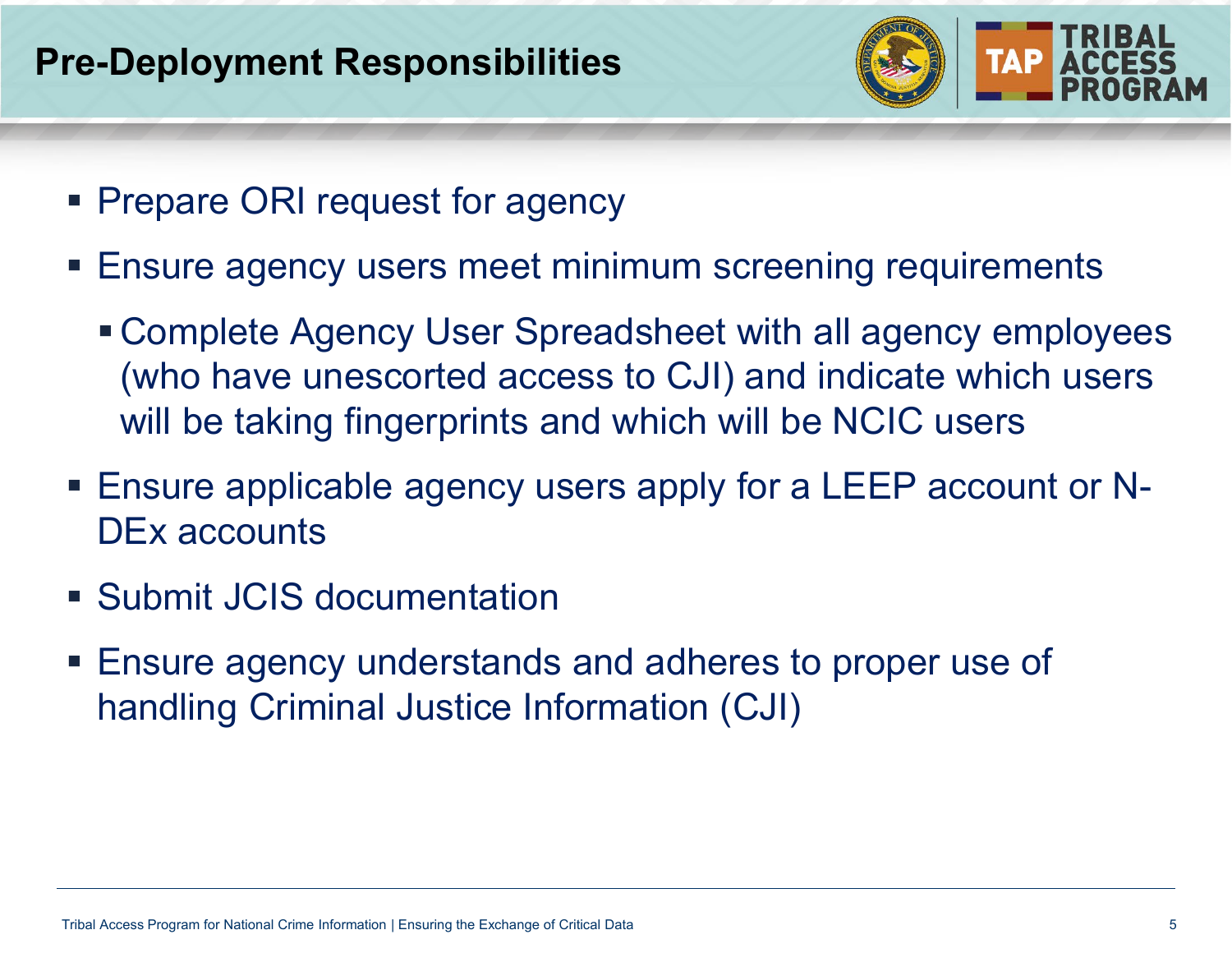## **Prepare ORI Request for Agency**



- Attend Webinars
	- **How to complete an ORI Request Package for CJA**
	- How to complete an ORI Request Package for Non-CJA
- See ORI Checklists and ORI Request Samples for LE-CJA, Non-LE CJA and Non-CJI on Onboarding and Vetting website
- Gather required documents into a single PDF
- Submit ORI Request to BRM and cc: tribalaccess@usdoj.gov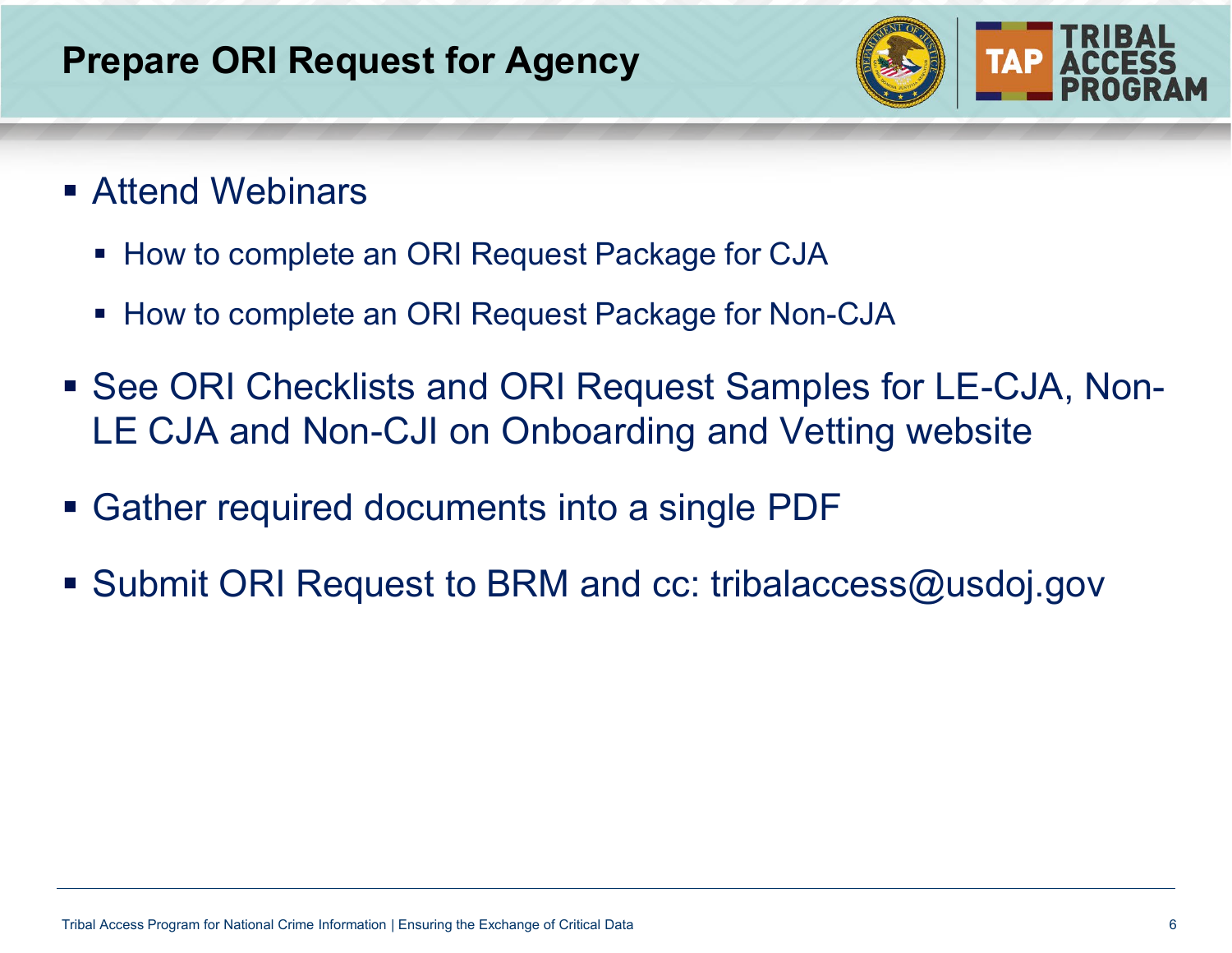#### **User Accounts: Minimum Screening Requirements**

- **TAP ACCES**
- Ensure agency users meet minimum screening requirements and complete training and certifications prior to deployment
	- CJIS Security Awareness Test (CSAT)
	- NCIC Certification Test (Only for "Hands on" users)
	- Fingerprint-based criminal records check within the past 5 years
- Complete Agency User Spreadsheet with all agency employees (who have unescorted access to CJI)
	- Indicate which users will be taking fingerprints and which will be NCIC users and return to Primary POC
- Primary POC shall aggregate all Agency User Spreadsheets and send the aggregated version to the BRM
- TAP will not schedule a deployment until 80% of all users have taken and passed CJIS SAT and NCIC training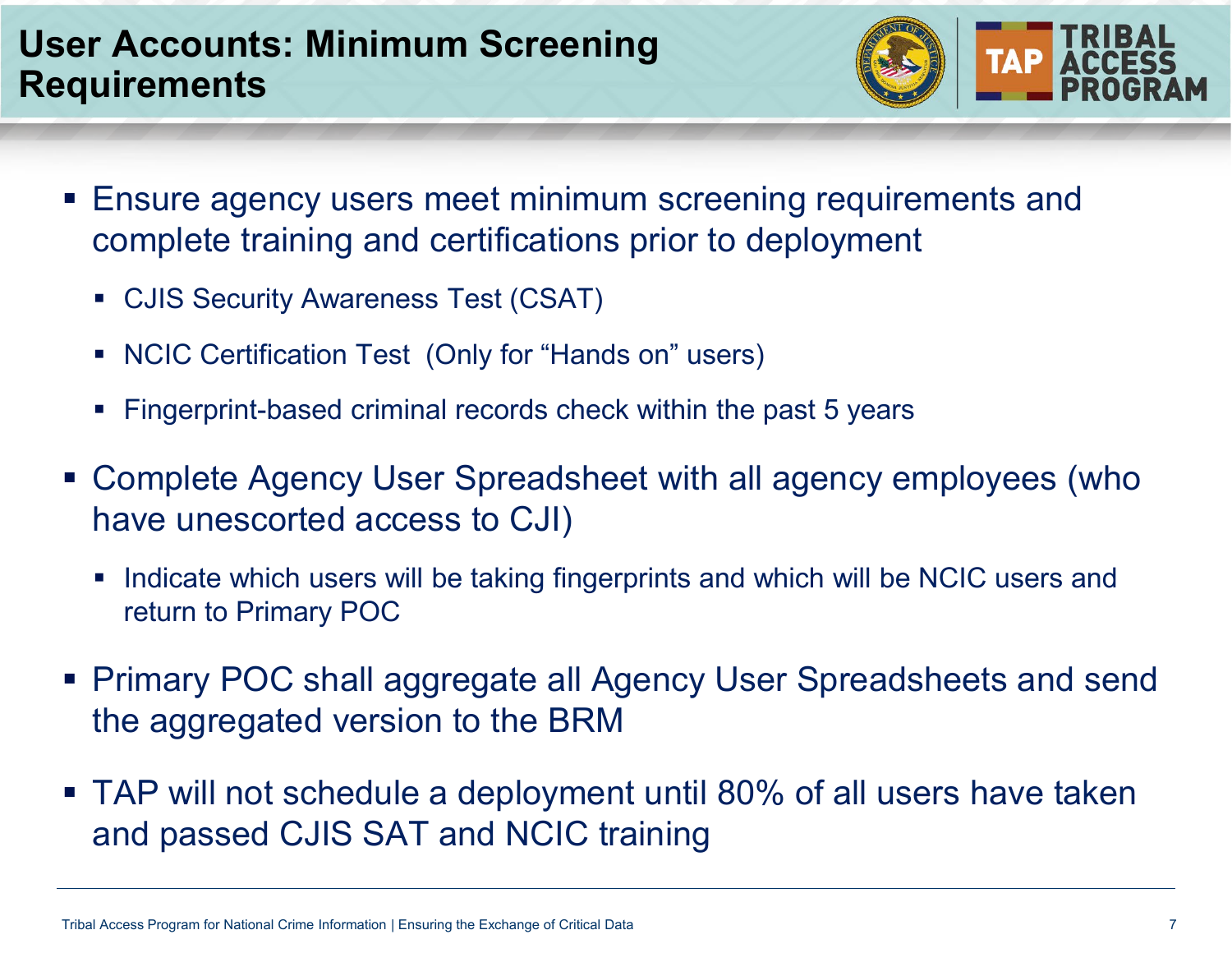

- A LEEP account is required for:
	- Access to the National Data Exchange (N-DEx)
	- Ability to submit fingerprints to Next Generation Identification (NGI)
	- Secure email for users to exchange CJI (e.g. criminal history) between agencies
	- TACs should ensure that agency users apply for a LEEP account and monitor the application process
	- TACs must notify the TAP team once accounts are created
- **If participating in N-DEx, TAC supports:** 
	- **Tribe in submitting logo**
	- **IDED** 1 Identifying a N-DEx moderator (if different from the TAC)
	- **Ensuring N-DEx moderator signs the NAC Addendum**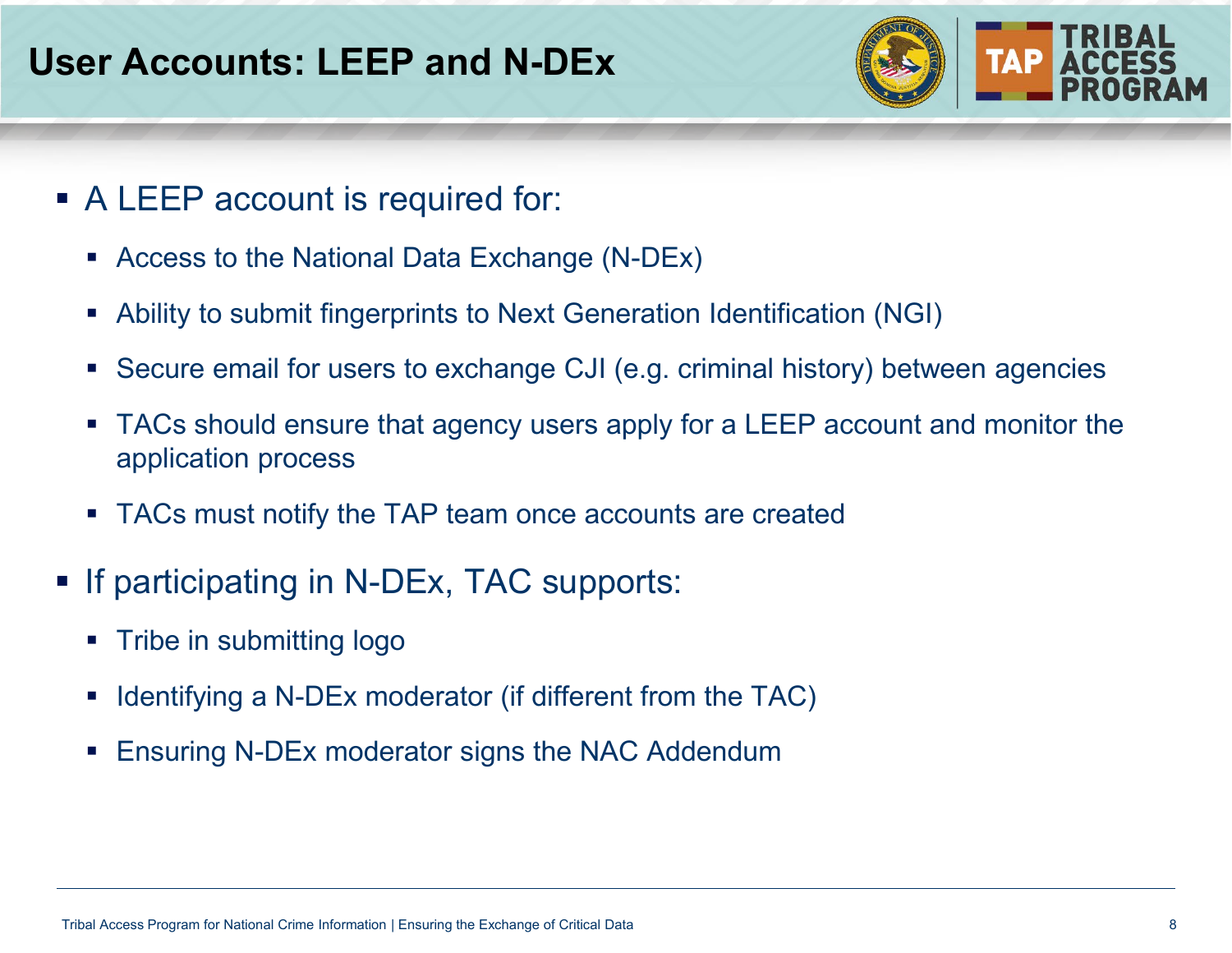# **Complete and Submit JCIS Documentation**



- **TAC** is responsible for assisting their agency in completing and submitting JCIS documentation
	- The TAC for each agency must sign the agreement
	- When new TACs are assigned, the agreement must be updated
- Documentation required varies based on responsibilities, agency relationships, and usage
	- **TAP User Agency Agreement**
	- **TAP Addendum**
	- Terminal Agency Coordinator Addendum
	- **Example 2 Figure 1 Addendum C** Local Agency Security Officer Addendum
	- National Data Exchange Coordinator Addendum
	- Information Exchange Agreement
	- **Information Protection Agreement**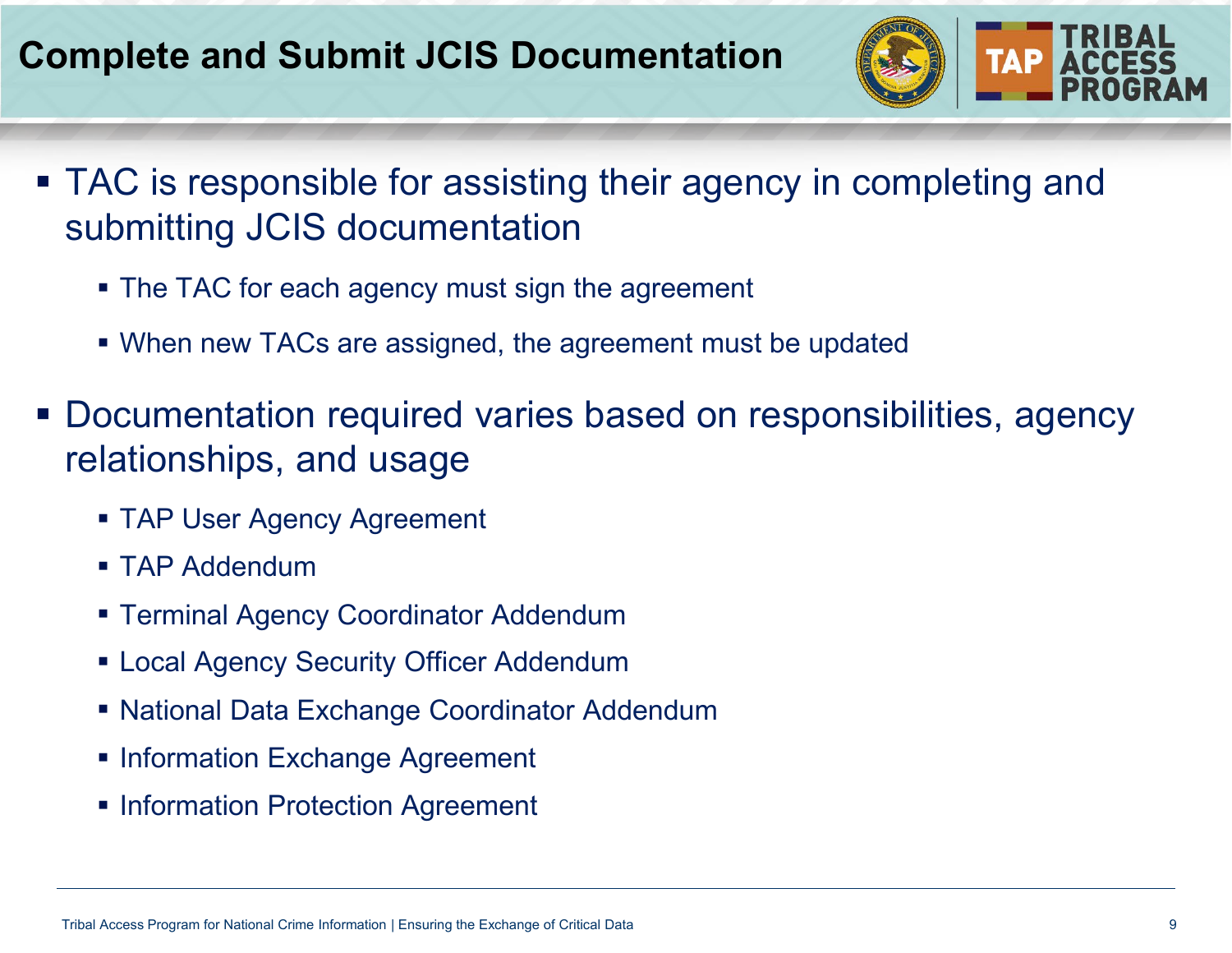# **Post-Deployment Responsibilities**



- **Manage user accounts**
- Ensure data quality of NCIC records
- **Ensure correct fingerprint submission process is used**
- Ensure agency policies regarding CJI are current
- **Participate in metric calls**
- Participate in FBI CJIS and DOJ audits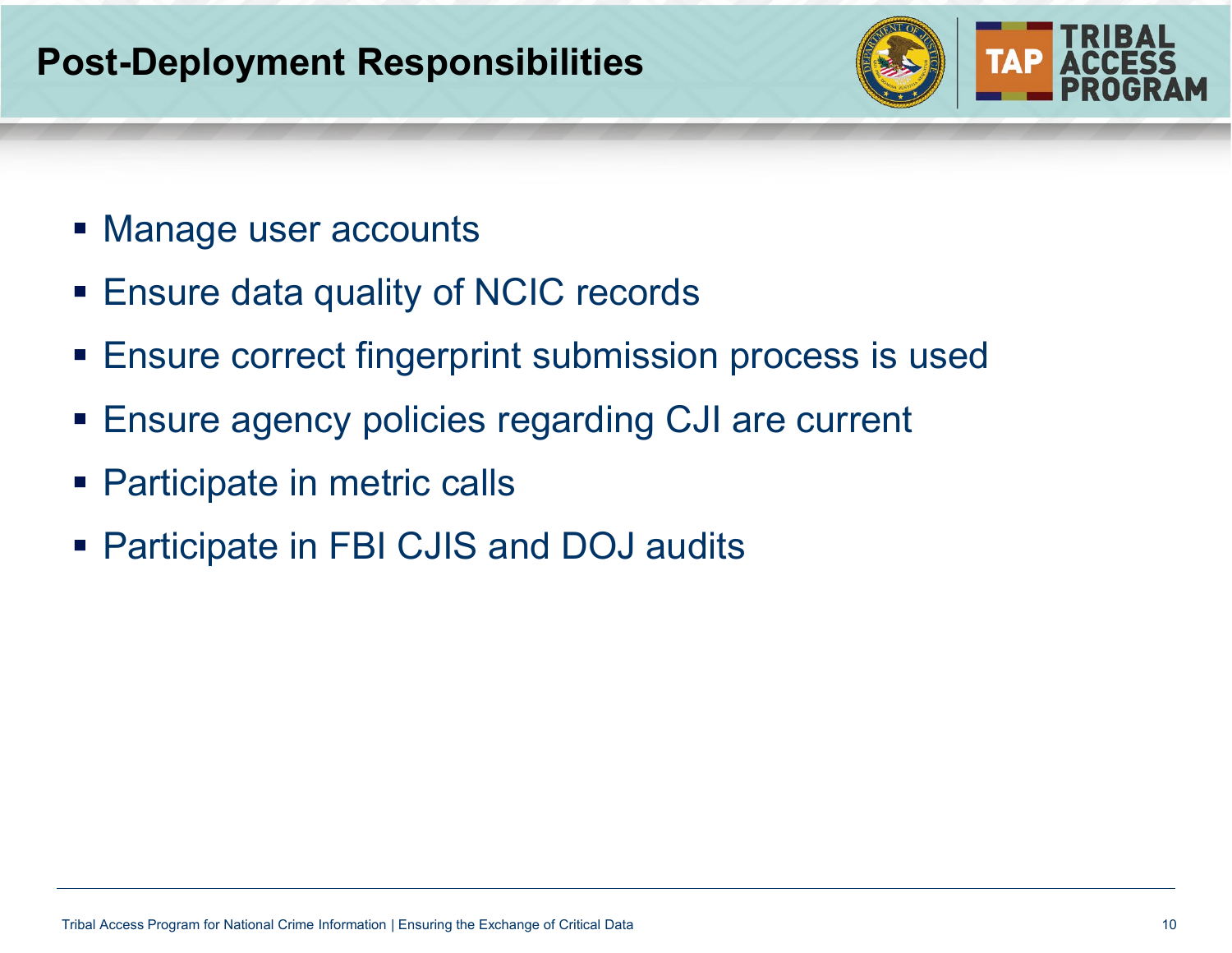# **User Accounts, Training, and Certification**



- TACs are responsible for ensuring agency user accounts are current
- CJIS Security Awareness Training (CSAT)
	- Add, modify, or deactivate new user accounts (through www.cjisonline.com)
	- **Ensure user's recertification every 2 years**
- OpenFox Messenger (OFM)/NCIC
	- Request new NCIC user accounts by submitting a request to the DOJ Service Desk with:
		- User's full name, agency, email address and phone number and
		- Indicate if they are querying/entering person or property files and/or submitting fingerprints
	- Notify DOJ Service Desk when a NCIC accounts need to be modified and/or deactivated
	- Ensure user's recertification every 2 years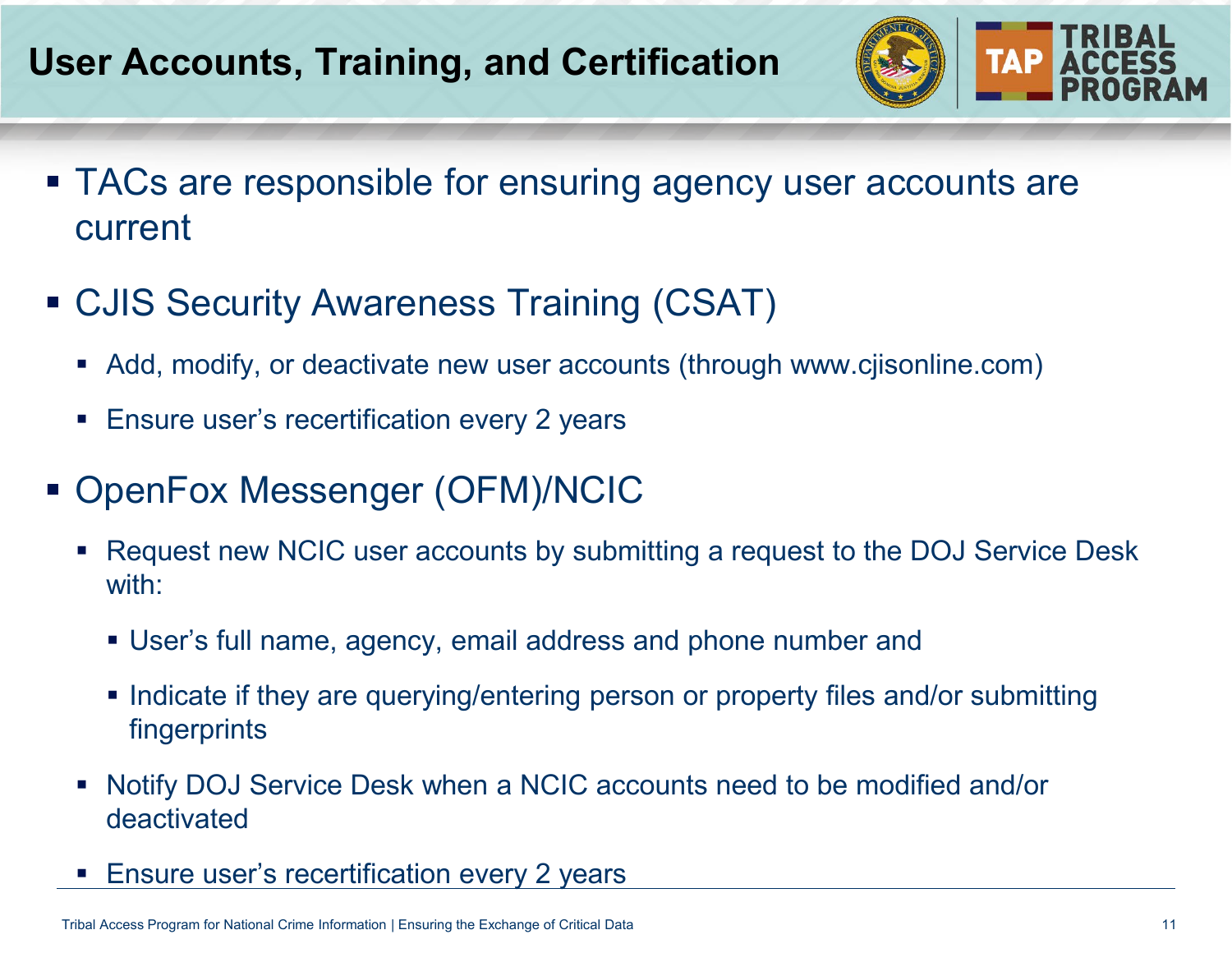

- TACs must ensure that there is a policy in place for data quality to include:
	- Timely entry, modification and removal of records (ongoing)
	- **Second party verification (upon entry)**
	- Record validation (monthly)
	- 24 x 7 hit confirmation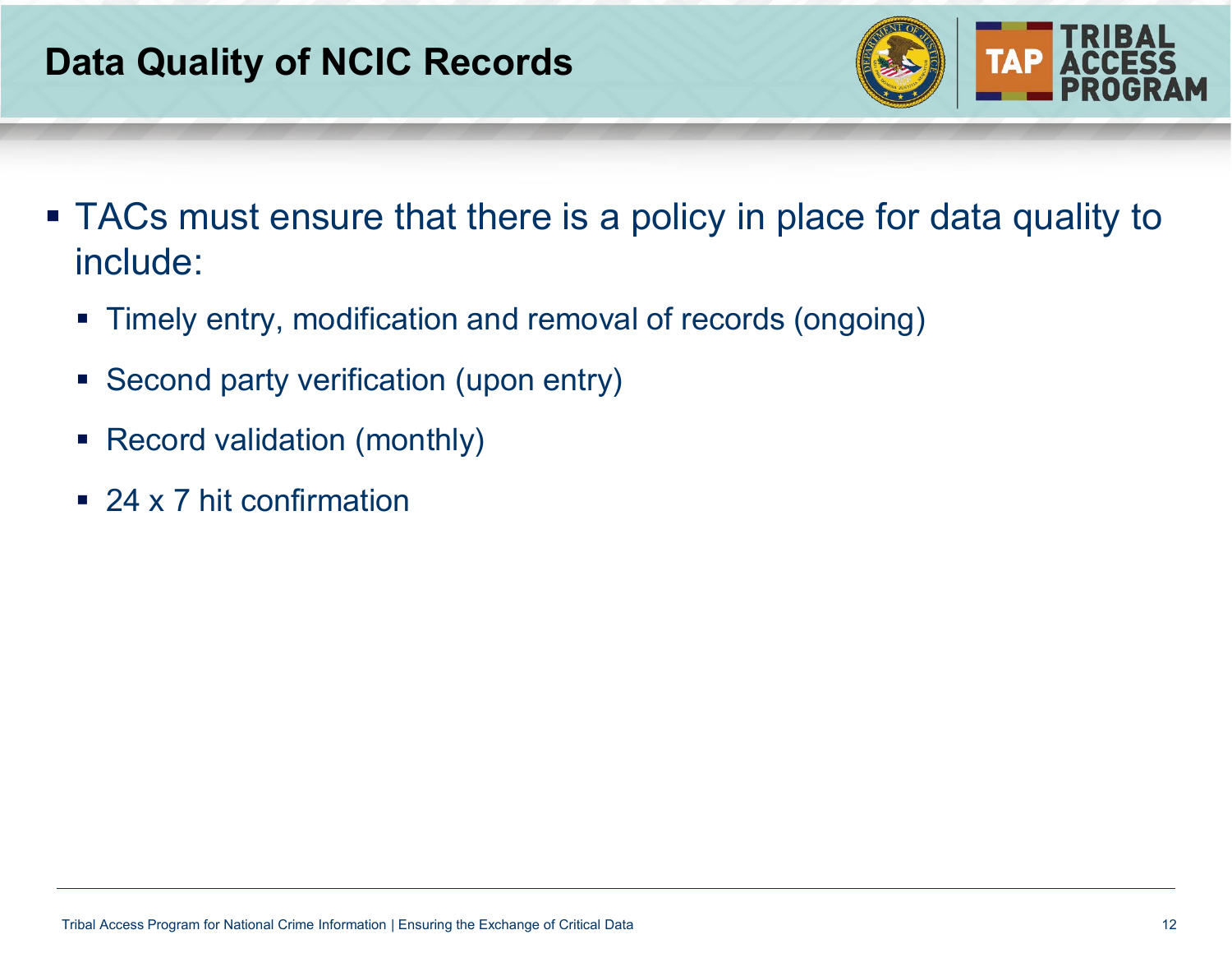## **Fingerprint Submission Process**



- **If agency submits fingerprint transactions, TAC must:** 
	- Ensure agency uses correct workflow (FAUF or FANC)
	- Ensure proper "Reason Fingerprinted" is used
	- Ensure fingerprinted persons are given, sign, and return the "Notice and Consent" form
	- Ensure Information Exchange Agreements (IEA) are in place and up to date if identity history summaries (IdHS) are provided to another agency

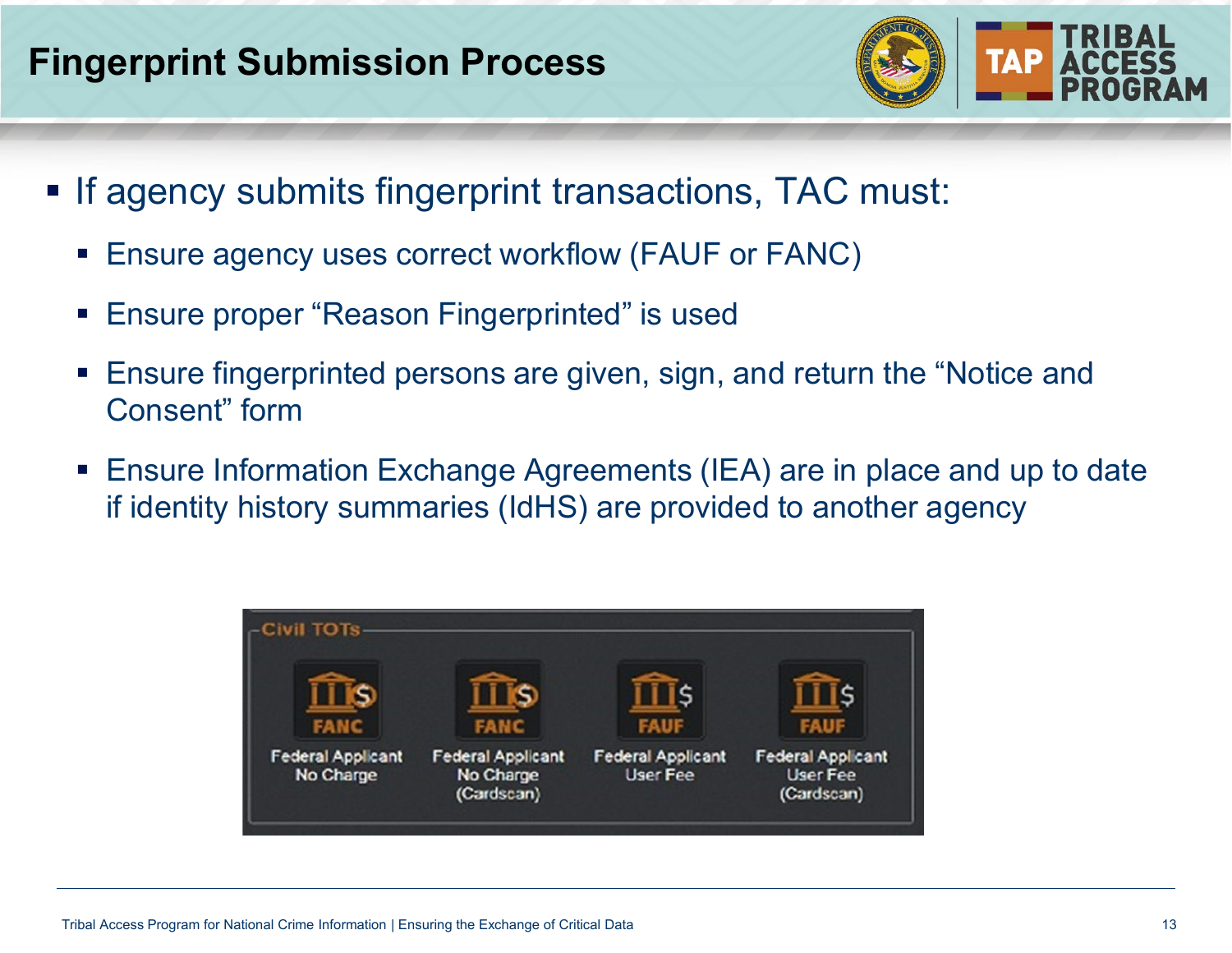# **Agency Policies Regarding CJI**



- TACs must ensure agency policies regarding the handling of Criminal Justice Information (CJI) are created and remain update
- Examples of policies include:
	- Policy and procedure for keeping training accounts up to date, which would include procedures for removing an account is staff were to leave or add a new account for new employees
	- **Policy for responding to hit confirmation requests**
	- Policy for entering and validating information into NCIC, to include second party checks, initial validation, and annual validation
- DOJ/TAP team is currently developing policy templates to assist Tribes in developing procedures for all TAP related activities in the Agency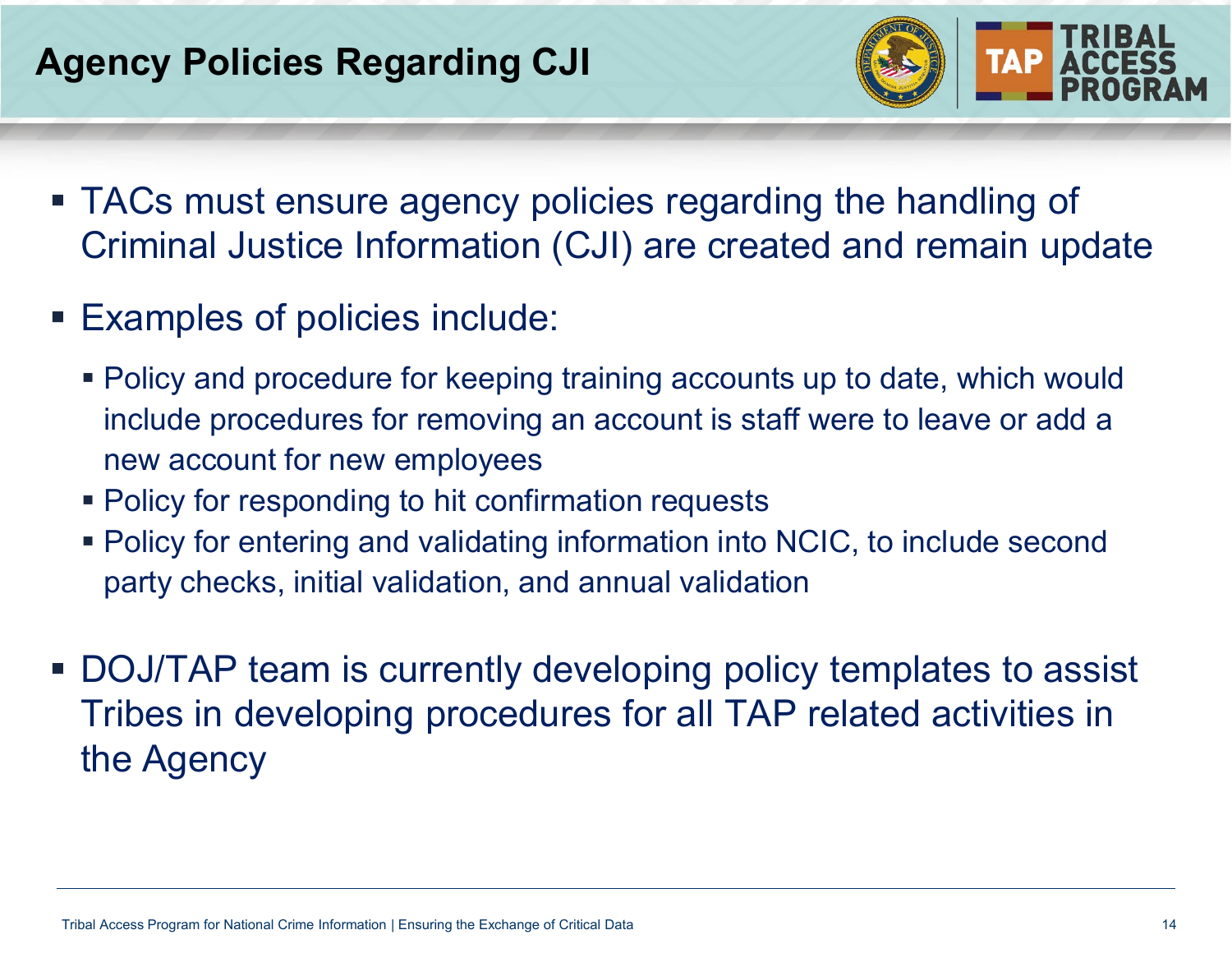## **Metric Calls with TAP Team**



- **TACs must attend metric calls with TAP team** 
	- **Provides an overview on the agency's use**
	- **In Identifies opportunities for training from TAP team**
- **TACs follow up with agency on action items identified from the** metric meetings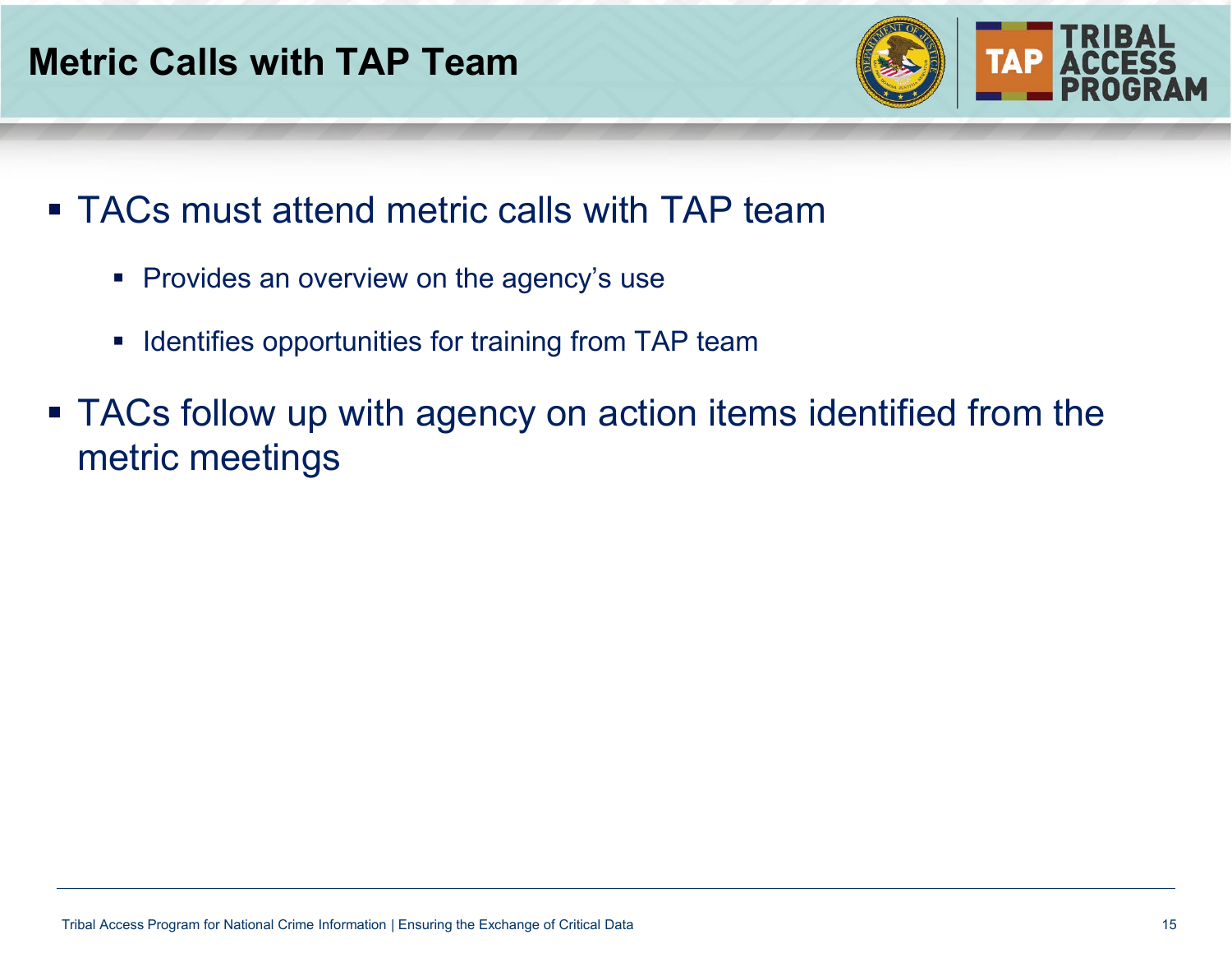

- TACs are responsible for participating in audits by:
	- Completing audit questionnaires
	- **Attending in-person audits, and**
	- **Ensuring corrective action is taken if there are audit findings**
- TACs are required to attend DOJ TAP team audit-related webinars for awareness on requirements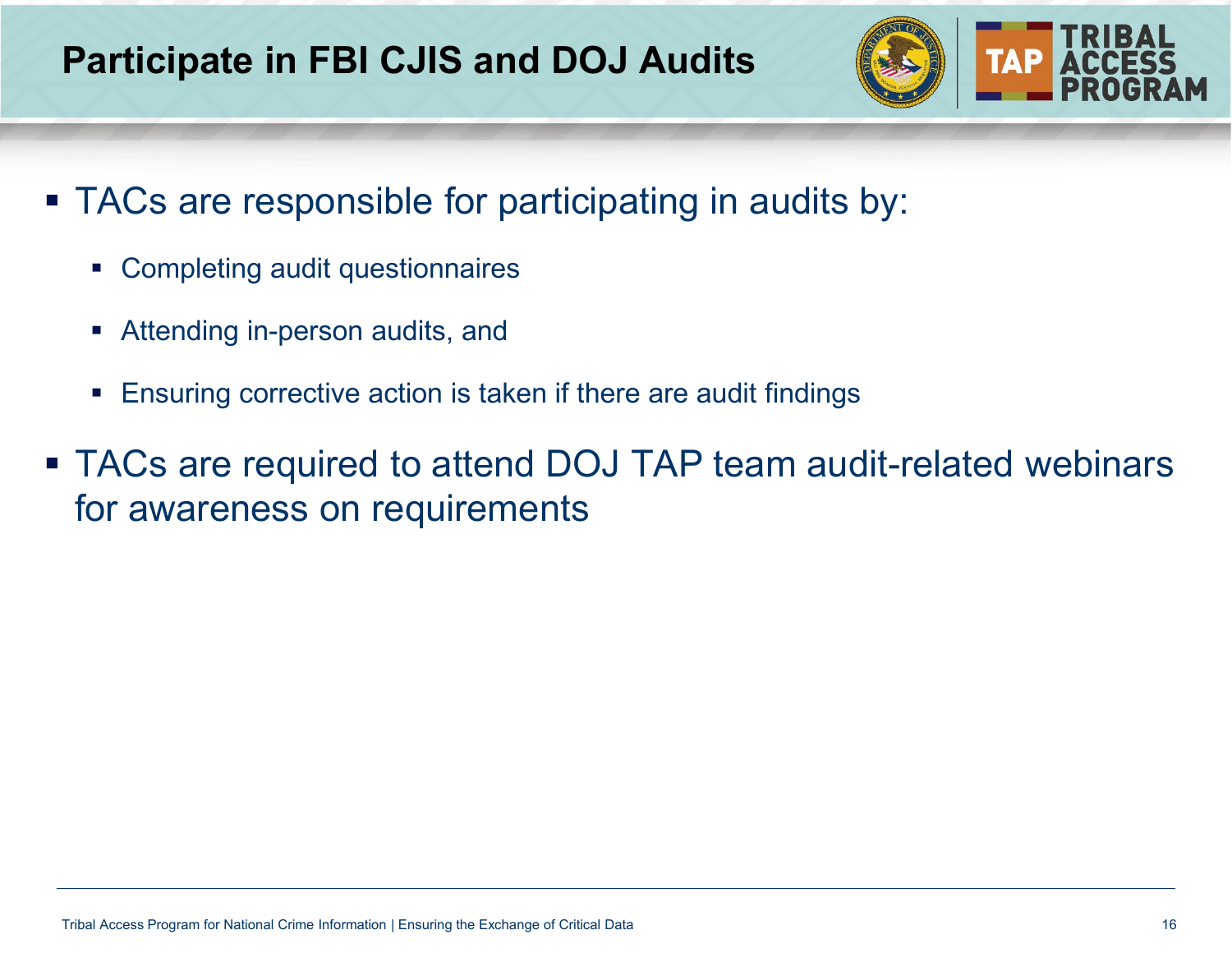

- Tribe needs to contact TAP team with the new TAC's contact information
- Users new to the TAC role should:
	- Complete CJIS SAT and if applicable, NCIC training/certification
	- **Sign Terminal Agency Coordinator Agreement**
	- **Sign and resubmit new:** 
		- **TAC Addendum**
		- **TAP Addendum**
		- **Information Exchange Agreement**
		- **Information Protection Agreement**